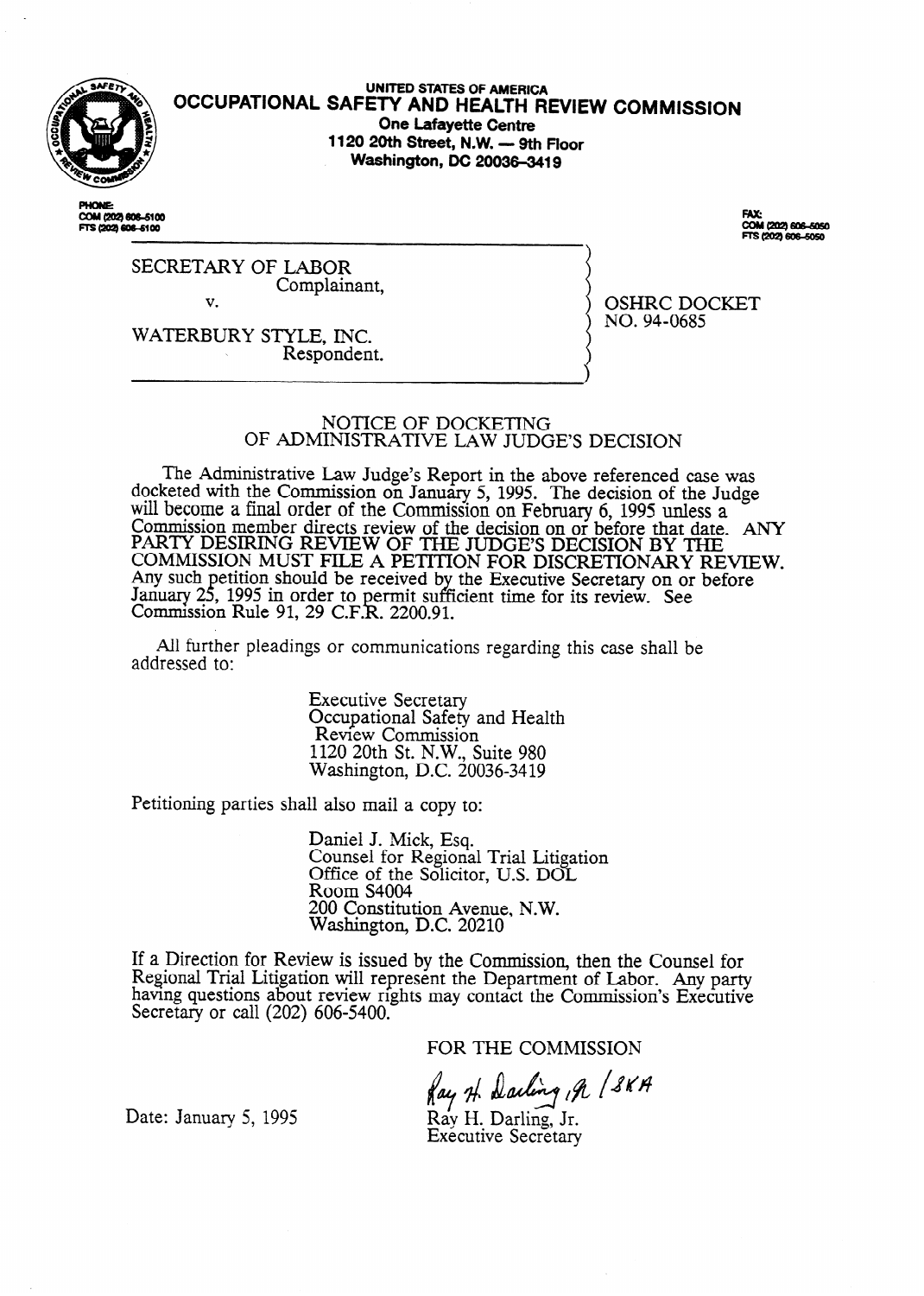## DOCKET NO. 94-0685

## NOTICE IS GIVEN TO THE FOLLOWING:

Balliel J. Mick, Esq. Counsel for Regional Trial Litigation<br>Office of the Solicitor TTS DOL Office of the Solicitor, U.S. DOL ncon Constitut  $W$ ashington, D.C. 20210  $B_{\text{max}}$  decrees the distribution of  $B_{\text{max}}$ 

Regional Solicitor Office of the Soli One Congress Street, 11th Floor P.O. Box  $8396$ Boston, MA 02114

Barrett Metzler, CSP<br>Northeast Safety Management, Inc.<br>PO Box 330733 ru bux 330733<br>West Hartford, CT 06133  $WCSL$  11a1  $UUI$  $U$ ,

Richard DeBenedetto **Committee Department Control** Safety Review Commission McCormack Post Offic and Courthouse, Room Boston, MA 02109 4501

 $\bar{z}$ 

00123211419:01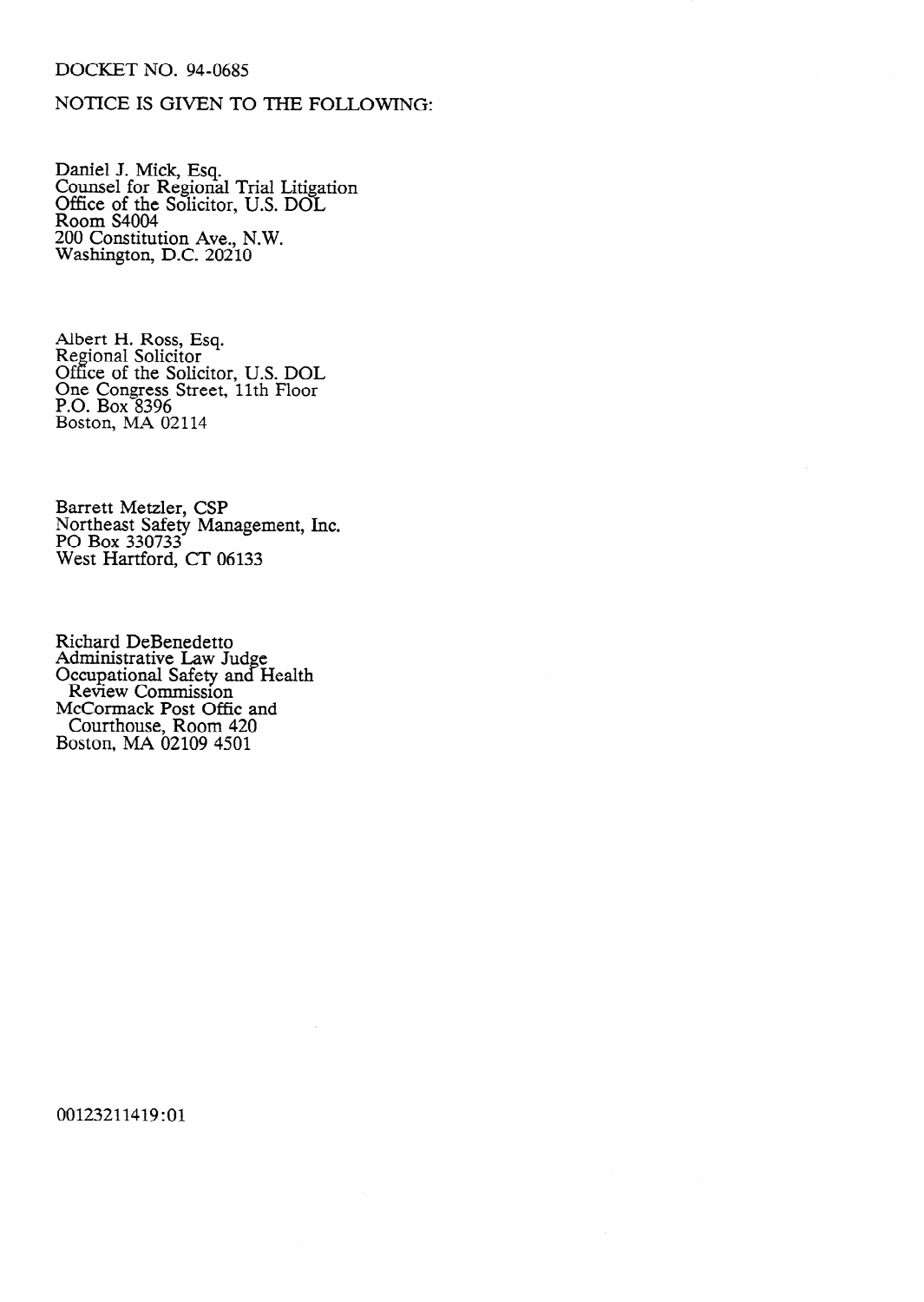

UNITE0 STATES OF AMERICA OCCUPATIONAL SAFETY AND HEALTH REVIEW COMMISSION JOHN W. McCORMACK POST OFFlCE AND COURTHOUSE ROOM 420 BOSTON, MASSACHUSETTS 02109-4501

> $\colon$  $\cdot$  $\bullet$ . . . .  $\cdot$ .  $\bullet$  $\bullet$  $\ddot{\phantom{0}}$ ۰  $\cdot$  $\bullet$ .

PHONE: COM (617) 223-9746

SECRETARY OF LABOR, Complainant,

v.

WATERBURY STYLE, INC. Respondent.

EM: COM (617) 223-4004 FTS 223-4004

OSHRC Docket No. 94-0685

Appearances:

Susan Salzberg, Esq. Barrett Metzler, CSP For Complainant

Office of the Solicitor Northeast Safety Management, Inc.<br>U.S. Department of Labor West Hartford, CT U.S. Department of Labor West Hartford, CT<br>For Complainant For Respondent

Before Administrative Law Judge Richard DeBenedetto

## DECISION AND ORDER

Waterbury Style, Inc. (Waterbury), was cited on February 24, 1994, for serious violation of the machine guarding standard at 29 C.F.R. 8 1910.212(a)(3)(ii), which requires that the point of operation of machines whose operation exposes an employee to injury shall be guarded. The Secretary proposes that a penalty of \$750 be assessed for the violation.

The subject of the citation involves a foot-operated "kick press" used at Waterbury's facility to assemble belt buckles. The press is operated from a sitting position and activated by a foot pedal. During the assembly operation of joining the "tongue" to the buckle frame, the operator must use both hands. Waterbury's supervisor, Ben Finnemore, testified that at a certain step in the process, the operator places the fingers of one hand in the point of operation and, at another stage, the operator's fingers are only a few inches from the point of operation (Tr. 100, 107).<sup>1</sup> The press operators' exposure to the hazard of having their

 $<sup>1</sup>$ "Point of operation" is the area on a machine where work is actually performed upon the material being</sup> processed. 29 C.F.R. § 1910.212 (a)(3)(i).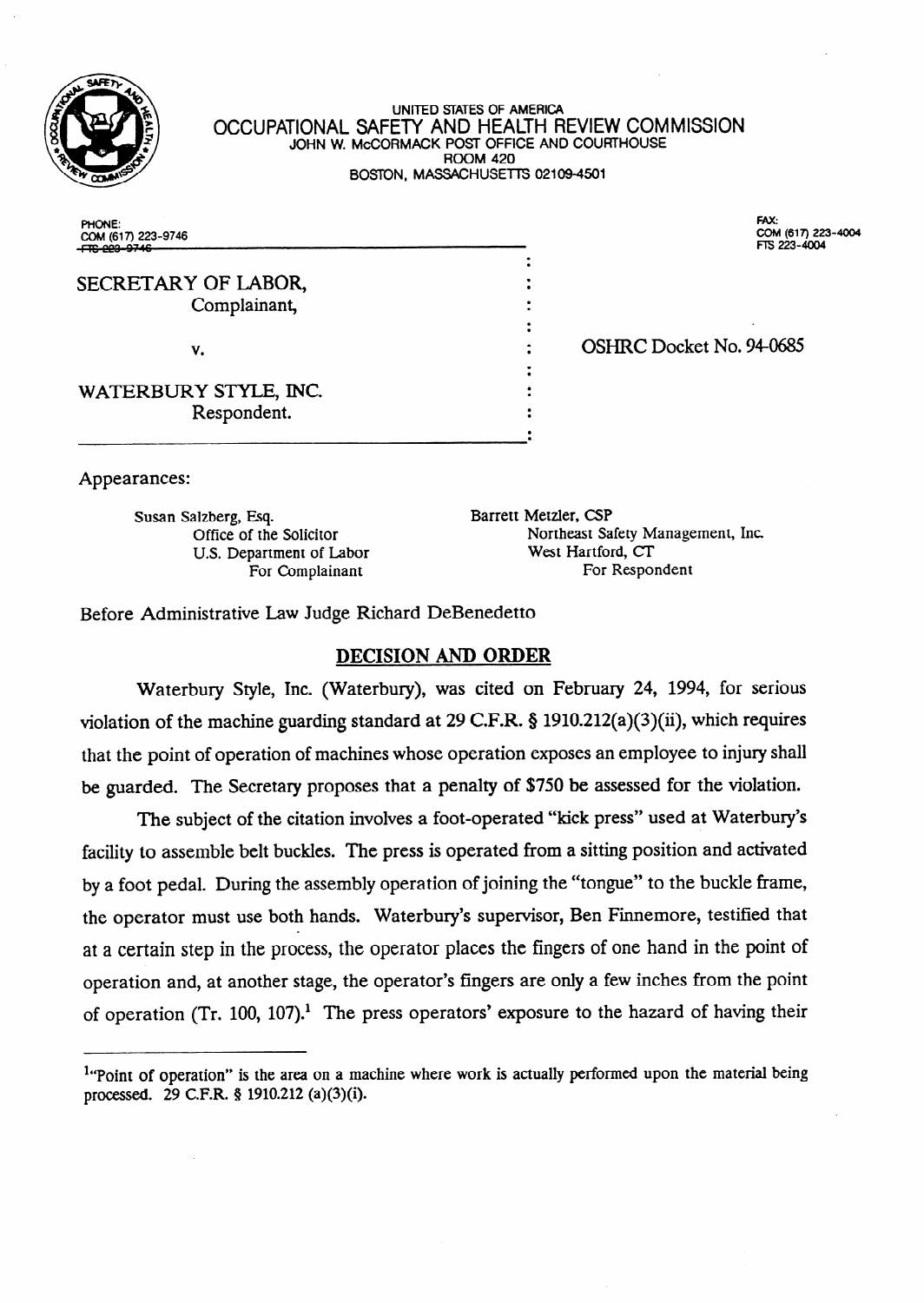fingers struck by or caught in a pinch point created by the moving parts of the press was vividly depicted by the Secretary's videotape of the press in operation as well as Waterbury's own presentation of a kick press at the hearing, the operation of which was explained by supervisor Finnemore.

The  $212(a)(3)(ii)$  standard states simply and flatly, "[the guarding device] shall be so designed and constructed as to prevent the operator from having any part of his body in the danger zone during the operating cycle." Guided by the foregoing language, one has considerable difficulty in understanding why Waterbury went to a great deal of trouble mounting a challenge such as that displayed during the hearing regarding the issue of point of operation exposure-a matter so plain that no room is left for doubt or dispute.

The Secretary's characterization of the violation as serious presents a very different situation. A violation may be considered serious "where, although the accident itself is merely possible (i.e., in statutory terms  $[29 \text{ U.S.C. } §666(k)]$  'could result from a condition'), there is a substantial probability of serious injury if it does occur." Shaw Const., Inc. v. OSHRC, 534 F.2d 1183, 1185 (5th Cir. 1976). The record does not support a factual conclusion that the unguarded kick press presented a substantial probability of serious injury.

The Secretary called Manivone Pothitay who testified that she had worked at Waterbury's facility in September 1993 at which time she injured her finger while operating the kick press. Although she indicated that she thought she had "broken" her finger, her testimony was so fraught with vagueness, it failed to shed any light on the nature and extent of her injury (Tr. 83, 89). The Secretary also presented six reports of occupational injury for state worker's compensation purposes covering the period from September 1993 to April 1994 (Exh. C-2). The reported injuries, which were all related to the operation of the kick press, are variously described as follows: "hurt" index finger;<sup>2</sup> tip of index finger "cut"; "pinched" index finger; "scraped skin" of thumb and forefinger; "sprained" middle finger; middle finger "broke in 2 places." Of the six injuries reported, only the latter would clearly qualify as serious. However, because the nature of the injury is worded in the nonmedical

<sup>&</sup>lt;sup>2</sup>This report concerned the witness Manivone Pothitay who sustained her injury on September 2, 1993 (Exh.  $C-2$ ).